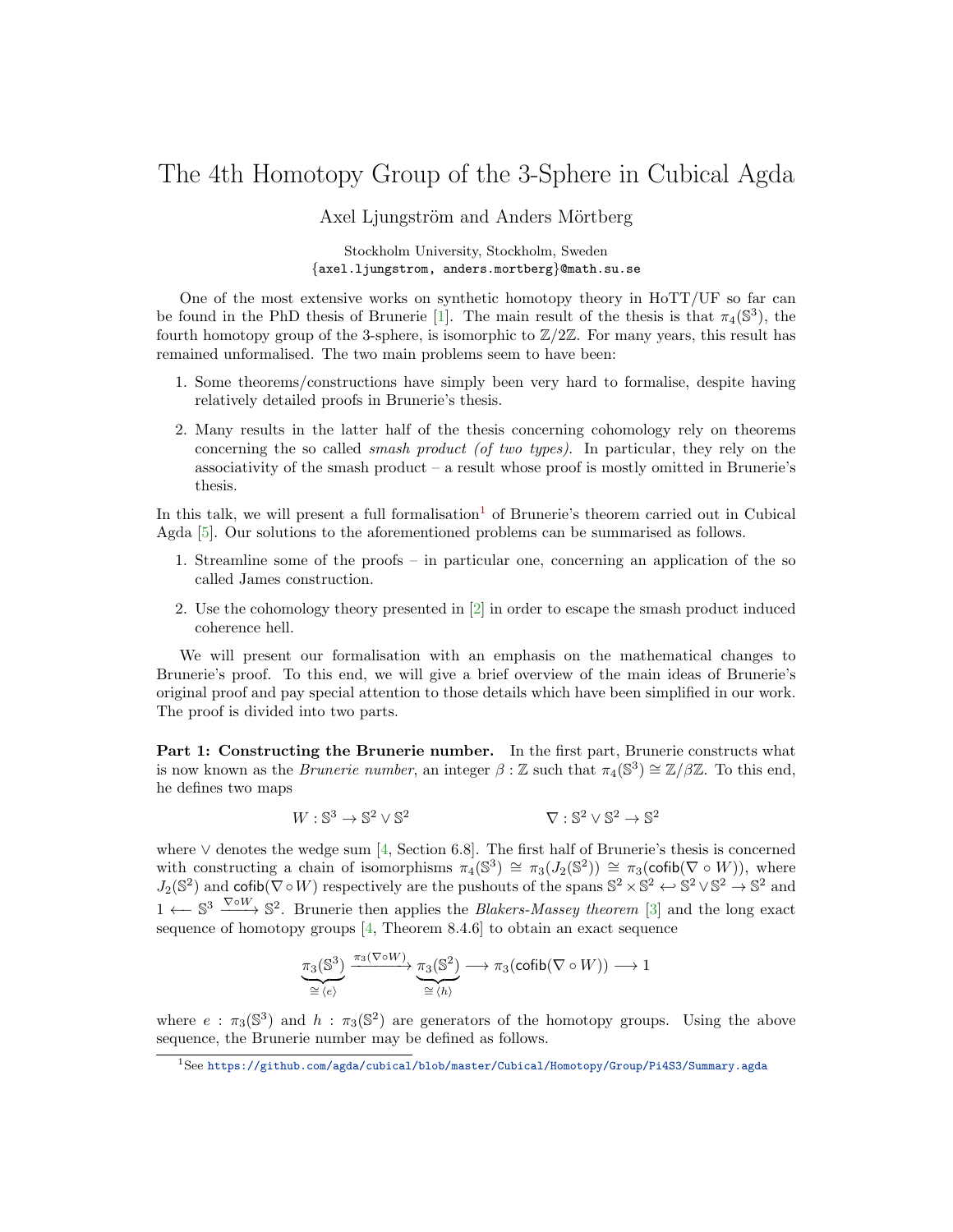The 4th Homotopy Group of the 3-Sphere in Cubical Agda Ljungström, Mörtberg

**Definition/Theorem 1.** Define  $\eta := \pi_3(\nabla \circ W)(e) : \pi_3(\mathbb{S}^2)$ . The Brunerie number  $\beta$  is the unique integer satisfying  $\eta = \beta \cdot h$ . In particular, it satisfies  $\pi_3(\text{cofib}(\nabla \circ W)) \cong \pi_4(\mathbb{S}^3) \cong \mathbb{Z}/\beta\mathbb{Z}$ 

We have formalised the above result in Cubical Agda. In the formalisation, we deviate in one major way. The crucial step in the above proof is the isomorphism  $\pi_4(\mathbb{S}^3) \cong \pi_3(J_2(\mathbb{S}^2))$ . In Brunerie's thesis, this result uses the James construction [\[1,](#page-2-0) Chapter 3]. In our formalisation, however, we have been able to avoid the general James construction altogether. Instead, we construct the isomorphism directly, via the following lemma.

<span id="page-1-0"></span>**Lemma 2.** There is a (non-trivial) family of equivalences  $F : \mathbb{S}^2 \to ||J_2(\mathbb{S}^2)||_3 \simeq ||J_2(\mathbb{S}^2)||_3$ such that  $F(*_{\mathbb{S}^2})$  is the identity equivalence.

**Theorem 3.**  $\Omega \|\mathbb{S}^3\|_4 \simeq \|J_2(\mathbb{S}^2)\|_3$ . Hence, we also have  $\pi_4(\mathbb{S}^3) \cong \pi_3(J_2(\mathbb{S}^2))$ .

Proof. Via Lemma [2](#page-1-0) and the encode-decode method [\[4,](#page-2-3) Section 8.9].

The above theorem allows us to skip most of pages 67-81 in Brunerie's thesis and were relatively straightforward to formalise in Cubical Agda. The price we pay is, of course, that the theory we develop is less general.

**Part 2: Proving that**  $|\beta| = 2$ . For this step, we need to show for an isomorphism of our choice  $\psi : \pi_3(\mathbb{S}^2) \cong \mathbb{Z}$  that  $|\psi(\eta)| = 2$ . There is a canonical one, coming from the long exact sequence of homotopy groups, but its action of  $\eta$  is rather unclear. Instead, Brunerie uses the so called *Hopf Invariant*,  $HI : \pi_3(\mathbb{S}^2) \to \mathbb{Z}$ . He then proves the following three facts.

<span id="page-1-1"></span>Theorem 4. The Hopf invariant is a group homomorphism.

**Theorem 5.** For the generator  $h : \pi_3(\mathbb{S}^2)$ , we have  $|H(h)| = 1$ . Hence, the Hopf invariant is an isomorphism.

<span id="page-1-2"></span>**Theorem 6.** We have  $H(\eta) = \pm 2$ , and hence  $|\beta| = 2$ .

Theorem [4–](#page-1-1)[6](#page-1-2) all rely on various results concerning the cup product  $\smile: H^n(A) \to H^m(A) \to$  $H^{n+m}(A)$ , where  $H^n(A)$  is the *nth integral cohomology group of a type A* (see e.g. [\[2,](#page-2-2) Chapter 3]). In particular, they rely on the following result.

<span id="page-1-3"></span>Theorem 7. The cup product is associative, distributive and graded-commutative.

In Brunerie's thesis, this theorem is stated, but its proof relies partly on an omitted proof of the associativity of the smash product. Theorem [7](#page-1-3) was, however, proved and formalised by the authors and Brunerie in [\[2,](#page-2-2) Section 4.2], using an alternative definition of the cup product. This has allowed us to continue and complete the formalisation of Brunerie's original proof. This includes, apart from Theorems [4–](#page-1-1)[6,](#page-1-2) constructions like the (iterated) Hopf construction and the Gysin sequence [\[1,](#page-2-0) Chapter 6]. On the way, we found some new "baby Brunerie numbers" which, like the Brunerie number, are integers definable in Cubical Agda, but which we are not able to normalise.

As is often the case, the formalisation caught some minor typos is Brunerie's thesis (e.g. the definition of  $W_{A,B}$  on page 82 is ill-typed in the push case). However, on the whole, we found the proofs to be correct and "formalisation ready".

 $\Box$